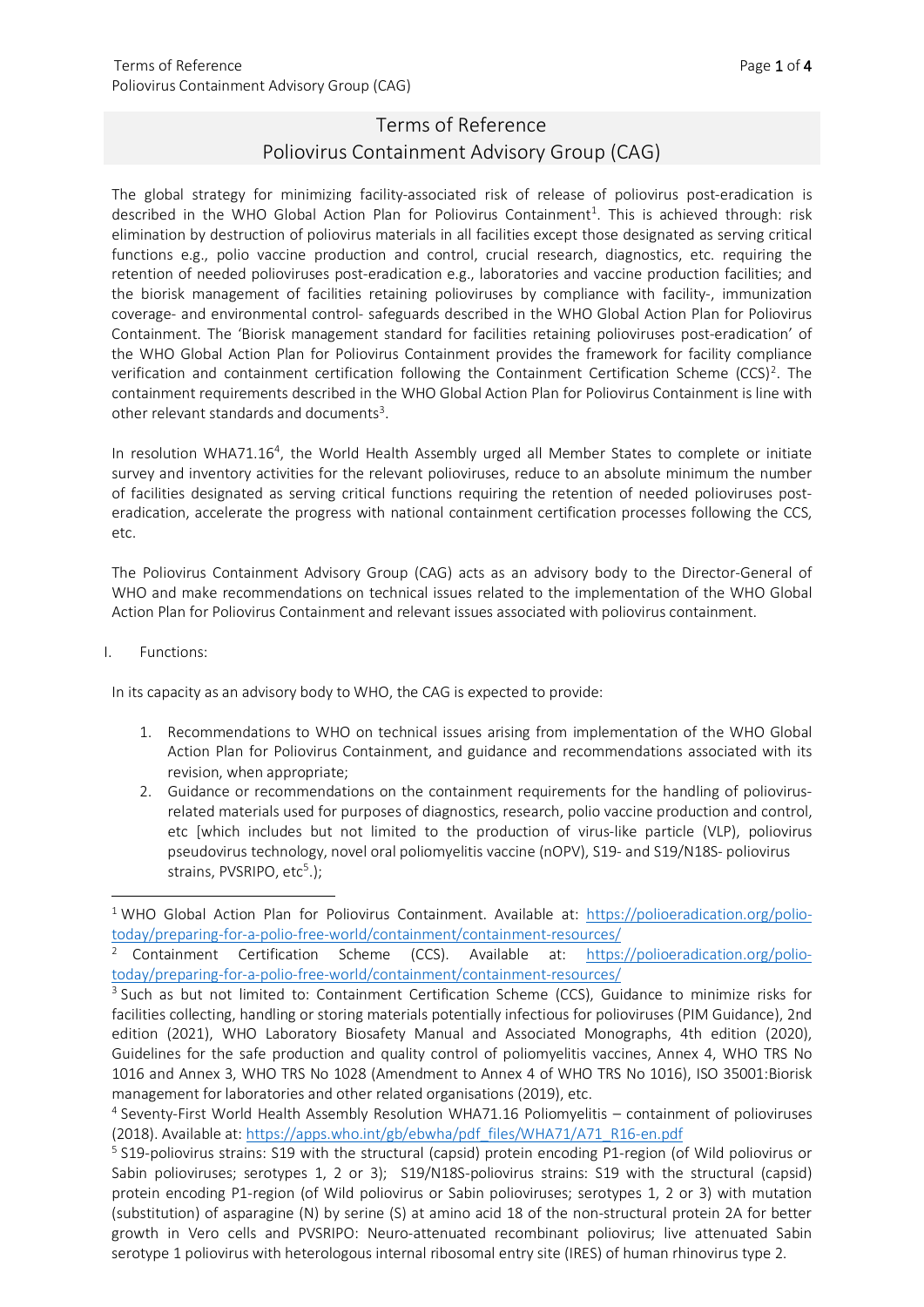- 3. Guidance on the identification, risk categorization, destruction and the appropriate containment requirements for the retention and handling of potentially infectious materials, polioviruses and associated tools, etc.;
- 4. Guidance on the identification of acceptable alternative measures of compliance with the requirements of the WHO Global Action Plan for Poliovirus Containment in the interim period, before certification of WPV eradication.
- 5. Oversight function for issues related to poliovirus containment and containment documents e.g., WHO Global Action Plan for Poliovirus Containment, CCS, PIM guidance, etc., including the endorsement of these documents, when needed<sup>6</sup>.
- II. Composition
	- 1. The CAG shall have up to a maximum of 11 members<sup>7</sup>, who shall serve in their personal capacities to represent the broad range of disciplines relevant to poliovirus containment. In the selection of the CAG members, consideration shall be given to attaining an adequate distribution of technical expertise, geographical representation and gender balance. Potential CAG members include expert in the fields of virology specifically poliovirus, biorisk management, biosecurity, laboratory science, vaccine production and control, containment engineering, etc.
	- 2. Members of the CAG, including the Chairperson, shall be selected and appointed by WHO following an open call for experts. The Chairperson's functions include the following:
		- to chair the meetings of the CAG;
		- to liaise with the WHO CAG Secretariat between meetings.

In appointing a Chairperson, consideration shall be given to gender and geographical representation.

- 3. Members of the CAG shall be appointed to serve for a period of three years and shall be eligible for reappointment once only. A Chairperson is eligible for reappointment as a member of the CAG, but is only permitted to serve as Chairperson for one term, unless circumstances require otherwise. Their appointment and/or designation as Chairperson may be terminated at any time by WHO if WHO's interest so requires or, as otherwise specified in these terms of reference or letters of appointment. Where a member's appointment is terminated, WHO may decide to appoint a replacement member.
- 4. CAG members must respect the impartiality and independence required of WHO. In performing their work, members may not seek or accept instructions from any Government or from any authority external to the Organization. They must be free of any real, potential or apparent conflicts of interest. To this end, CAG members shall be required to complete a declaration of interests form and their appointment, or continuation of their appointment, shall be subject to the evaluation of these completed forms by the WHO Secretariat, determining that their participation would not give rise to a real, potential or apparent conflict of interest.
- 5. Following a determination that a proposed member's participation in the CAG would not give rise to a real, potential or apparent conflict of interest, the proposed member will be sent a letter inviting them to be a member of CAG or a letter of reappointment in case of an extension of membership together with the terms of reference of the CAG, Code of Conduct for WHO Experts and confidentiality undertaking. Their appointment or reappointment to the CAG is subject to WHO receiving the countersigned invitation letter and letter of agreement. Notwithstanding the requirement to complete the WHO declaration of interest form, CAG members have an ongoing obligation to inform the WHO of any interests real or perceived that may give raise to a real,

<span id="page-1-0"></span> $6$  In 2018, the Strategic Advisory Group of Experts (SAGE) on immunization transferred the function of oversight of containment and containment-related documents to the Containment Advisory Group.

<span id="page-1-1"></span> $<sup>7</sup>$  CAG members serve as full participants and partake in the deliberations and the adoption of the</sup> recommendations made during CAG meetings, teleconferences or other relevant CAG activities.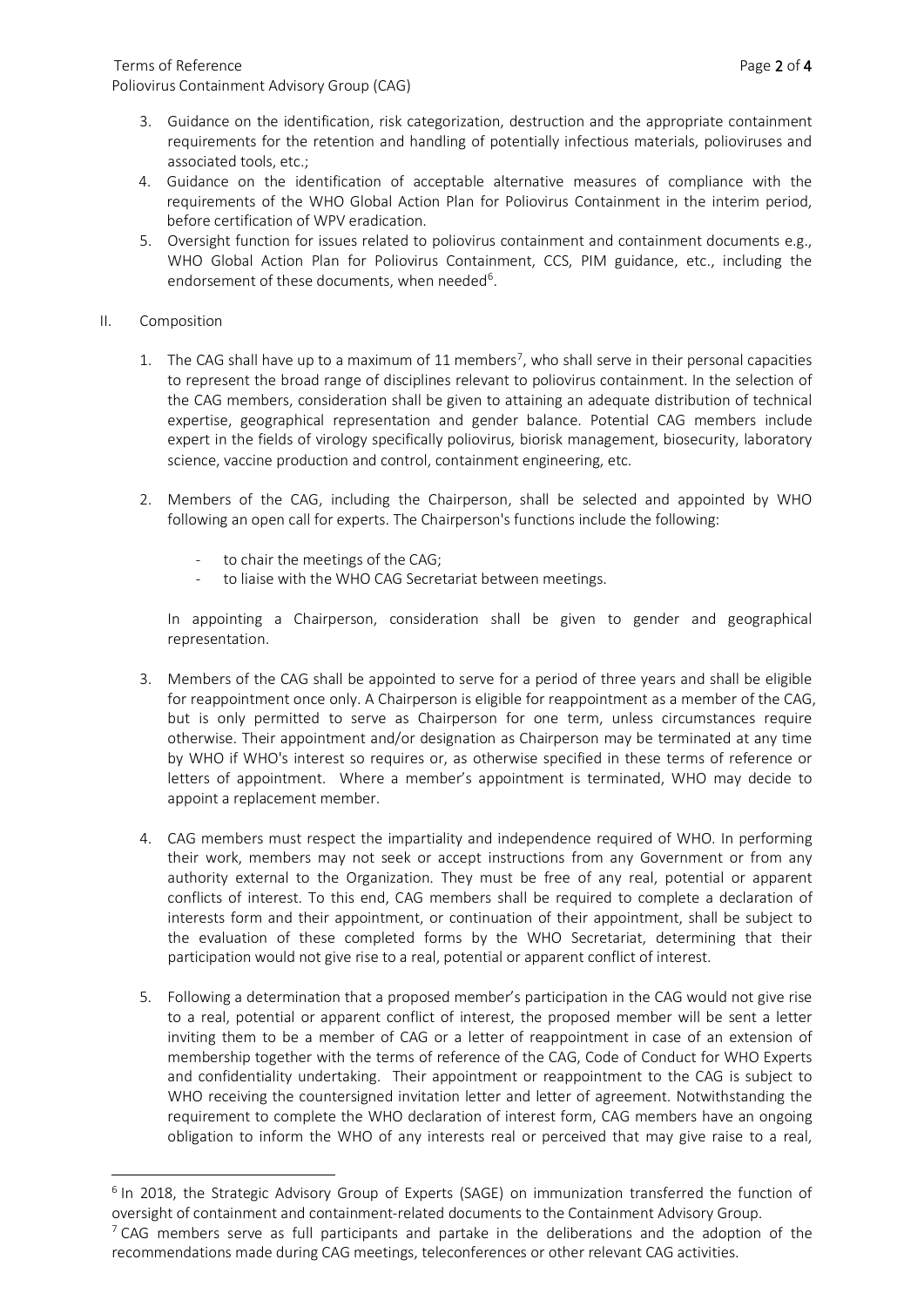potential or apparent conflict of interest. This includes any changes in situation or circumstance requiring the need for new disclosure.

- 6. As contemplated in paragraph II.4 above, WHO may, from time to time, request CAG members to complete a new declaration of interest form. This may be before a CAG meeting or any other CAGrelated activity or engagement, as decided by WHO. Where WHO has made such a request, the CAG member's participation in the CAG activity or engagement is subject to a determination that their participation would not give rise to a real, potential or apparent conflict of interest.
- 7. Where a CAG member is invited by WHO to travel to an in-person CAG meeting, WHO shall, subject to any conflict of interest determination as set out in paragraph II.6 above, issue a letter of appointment as a temporary adviser and accompanying memorandum of agreement (together 'Temporary Adviser Letter). WHO shall not authorize travel by an CAG member, until it receives a countersigned Temporary Adviser letter.
- 8. CAG members do not receive any remuneration from the Organization for any work related to the CAG. However, when attending in-person meetings at the invitation of WHO, their travel cost and per diem shall be covered by WHO in accordance with the applicable WHO rules and policies.

## III. Operation

1. The CAG shall normally meet in-person once to twice each year. However, WHO may convene additional meetings. CAG meetings may be held in-person at WHO headquarters in Geneva or another location, as determined by WHO or virtually, via video or teleconference. Teleconferences are held once every two months or on ad hoc basis depending on the submission of issues from stakeholders related to the implementation of the WHO Global Action Plan for Poliovirus Containment.

CAG meetings may be held in open and/or closed sessions, as decided by the Chairperson in consultation with WHO.

- (a) Open sessions: Open sessions shall be convened for the sole purpose of the exchange of non-confidential information and views, and may be attended by Observers (as defined in paragraph III.3 below).
- (b) Closed sessions: The sessions dealing with the formulation of recommendations and/or advice to WHO shall be restricted to the members of CAG and WHO CAG Secretariat staff.
- 2. The quorum for CAG meetings shall be two thirds of the members.
- 3. WHO may, at its sole discretion, invite external individuals from time to time to attend the open sessions of CAG meetings, or parts thereof, as "observers". Observers may be invited either in their personal capacity, or as representatives from a governmental institution / intergovernmental organization, or from a non-state actor. WHO will request observers invited in their personal capacity to complete a confidentiality undertaking and a declaration of interests form prior to attending a session of the advisory group. Invitations to observers attending as representatives from non-state actors will be subject to internal due diligence and conflict of interest considerations in accordance with FENSA. Observers invited as representatives may also be requested to complete a confidentiality undertaking. Observers shall normally attend meetings of the CAG at their own expense and be responsible for making all arrangements in that regard.

At the invitation of the Chairperson, observers may be asked to present their personal views and/or the policies of their organization. Observers will not participate in the process of adopting recommendations of the CAG. Such observers are the Chair of the Containment Working Group of the Global Commission for the Certification of the Eradication of Poliomyelitis (GCC-CWG) who serves as the Liaison Officer of the GCC-CWG to CAG, etc.